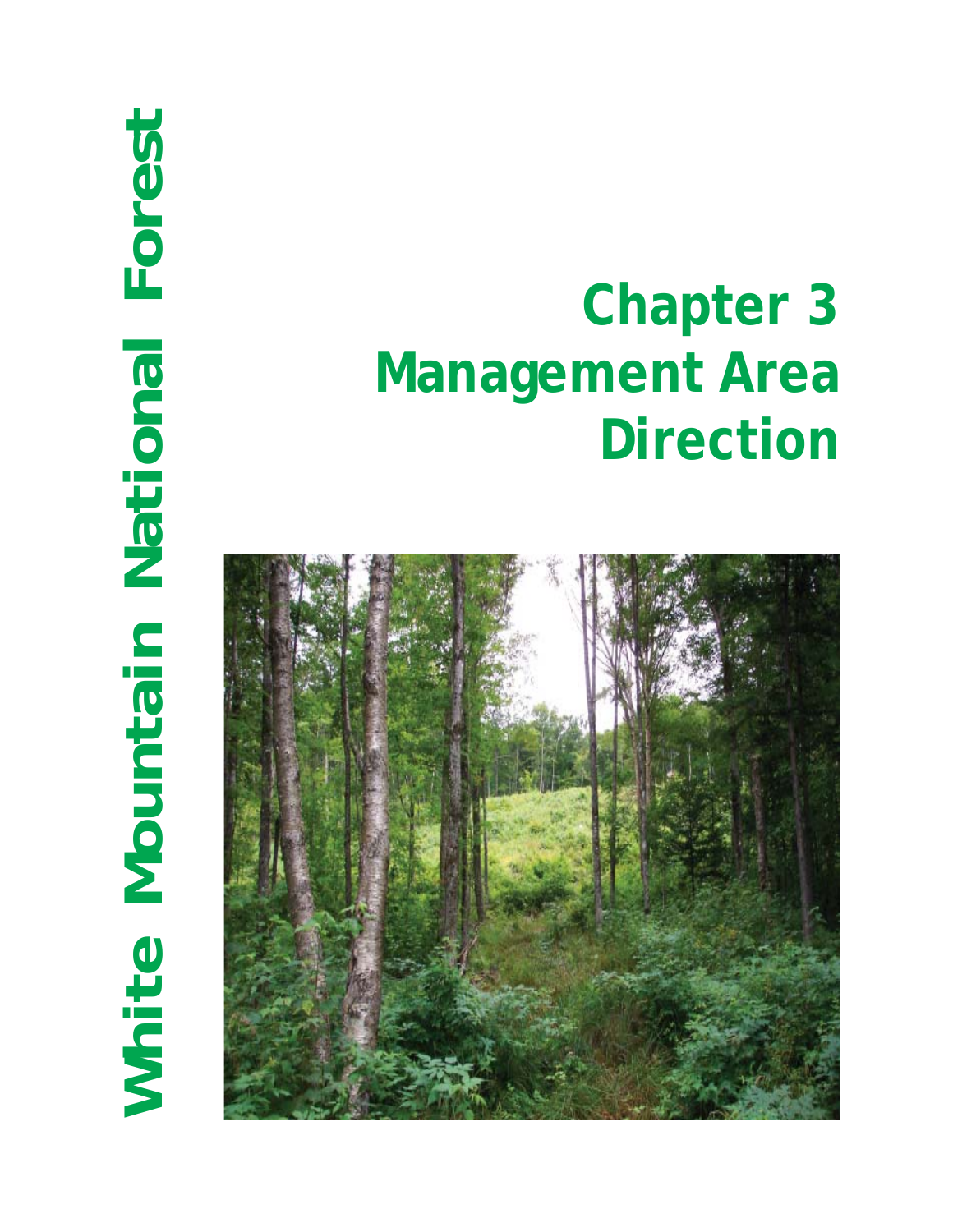# **MA 8.3 — Appalachian National Scenic Trail**

# **Introduction**

The Appalachian National Scenic Trail (AT) includes all trails designated by the National Trails System Act, as amended (P.L. 90-543), that occur on federal lands managed by the White Mountain National Forest. The AT includes spur trails to shelters, overnight-use sites, viewpoints, and water sources. Within the Proclamation Boundary, the Appalachian National Scenic Trail management area is the land designated as 0.5 miles either side of the trail. Outside the Proclamation Boundary, the Appalachian National Scenic Trail management area includes all the lands acquired by the National Park Service for the AT in the state of New Hampshire and administratively transferred to the USDA Forest Service under a Memorandum of Agreement. They are managed as part of the White Mountain National Forest "... for the protection and enhancement of the Appalachian Trail and also in accordance with this agreement." They are "... subject to the National Trails System Act and laws, rules and regulations pertaining to the National Forest System." These NPS-acquired lands are commonly referred to as either "corridor lands" or "transfer lands."

The Appalachian National Scenic Trail is administered by the Secretary of Interior in consultation with the Secretary of Agriculture, and managed as a partnership between the National Park Service AT Park Office, USDA Forest Service, local Appalachian Trail Clubs, and the Appalachian Trail Conservancy (ATC, formerly named the Appalachian Trail Conference).

# **Purpose**

- 1. Manage the segment of the Appalachian National Scenic Trail on Federal lands that traverses the state of New Hampshire and the White Mountain National Forest.
- 2. Provide for the conservation and enjoyment of the nationally significant scenic, historic, natural, and cultural qualities of the land through which the trail passes.
- 3. Provide opportunities for high quality outdoor recreation experiences, including a sense of remoteness and solitude.
- 4. Recognize and strengthen the level of partnership, cooperation and volunteer efforts integral to AT management.

# **Desired Condition of the Land**

The AT will be accessible only by foot and other non-motorized, pedestrian means, such as skis or snowshoes. Roads and motorized trails are not present except at designated crossings. Limited recreation facilities such as huts, cabins, shelters, and tent platforms may be present but will complement the desired recreation opportunities. Development levels and levels of use will vary by location, but the management area will emphasize a remote backcountry recreation experience in a predominantly natural or naturalappearing landscape.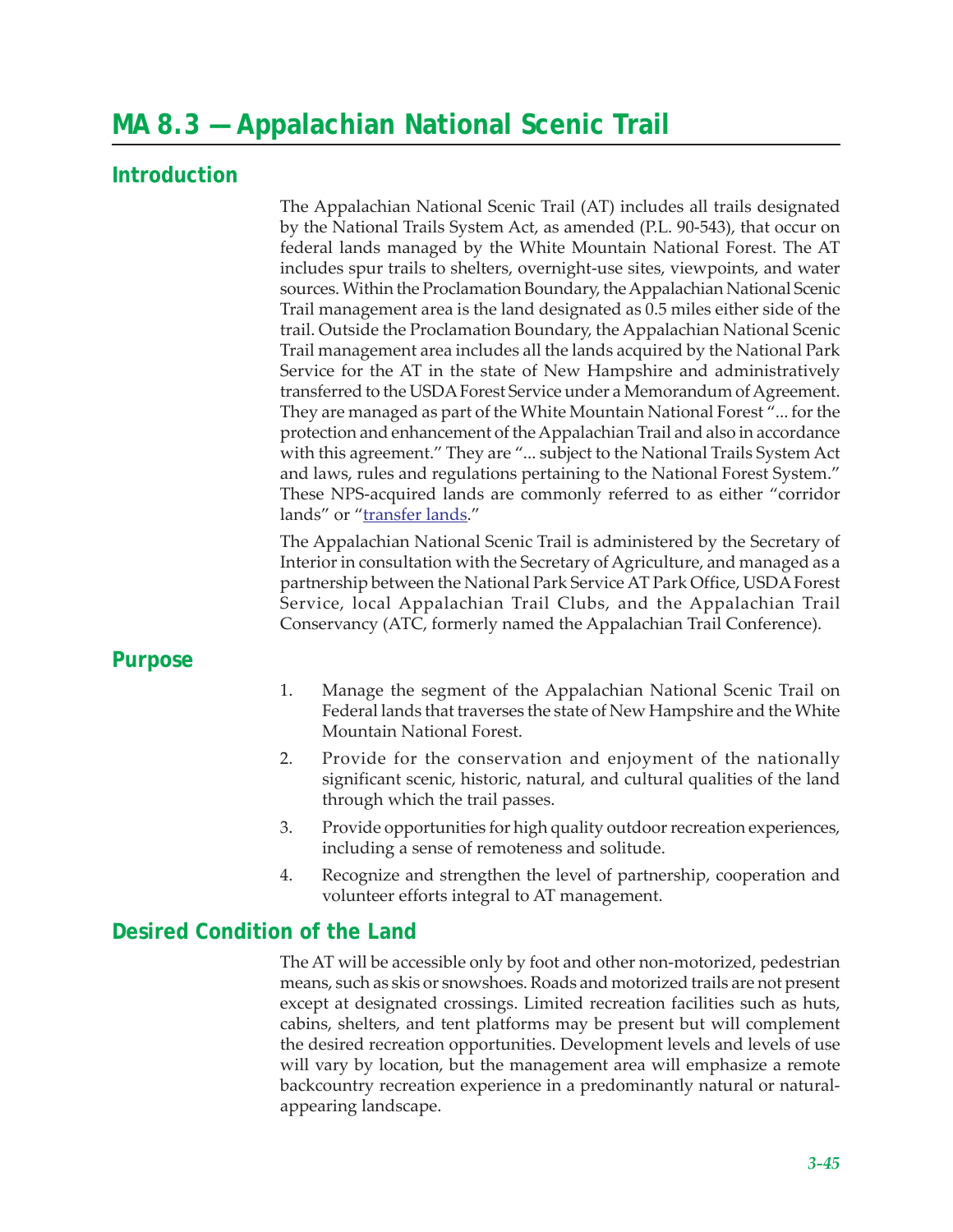### *White Mountain National Forest — Land and Resource Management Plan*

Although new roads are prohibited, there are locations where roads currently exist in this management area.

Recreation impacts will be managed to protect cultural and natural resources and to minimize visual disturbance. The minimum managerial controls necessary will be used to maintain acceptable social and ecological standards.

There are extensive stands of northern hardwoods and conifers in the AT management area. These stands will contain a mix of tree sizes and ages, visually dominated by mature trees. This management area also includes part of the alpine/subalpine area, offering a rare landscape with high open areas for outstanding views.



*Lakes of the Clouds Hut, with Mt. Washington in the background, is a popular stop for AT hikers and other alpine visitors (WMNF photo by Forrest Seavey)*

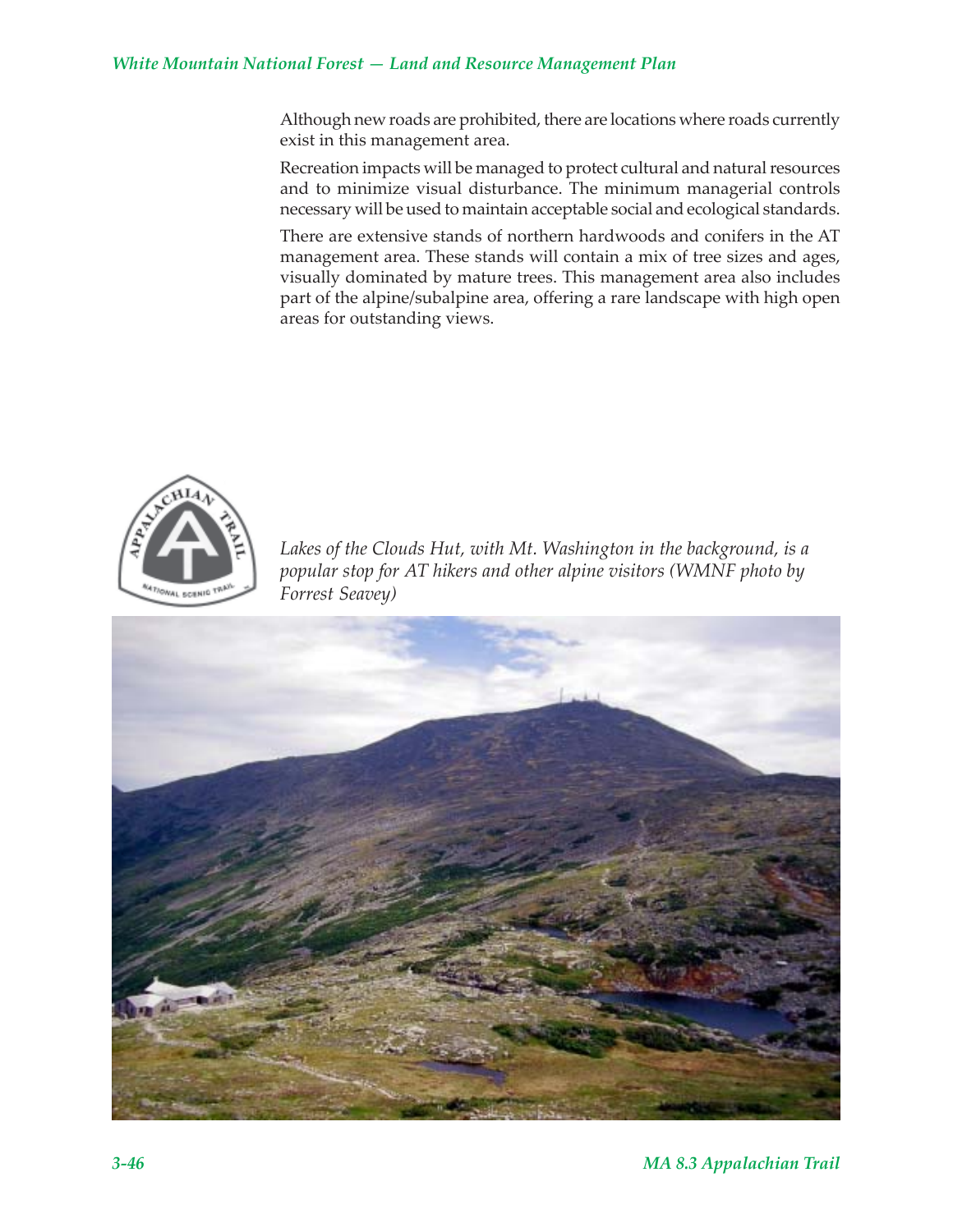# **Standards and Guidelines**

*See Chapter 2, Forest-wide standards and guidelines, for additional required direction in each program area.*

### **General**

- S-1 Management of the AT must follow the National Trails System Act, as amended (P.L. 90-543). This Act is implemented according to:
	- a) The Comprehensive Plan for the Protection, Management, Development, and Use of the Appalachian National Scenic Trail.
	- b) Various Memoranda of Agreement, Memoranda of Understanding, and policy statements between the USDA Forest Service, the National Park Service, and the Appalachian Trail Conference (now Appalachian Trail Conservancy).
	- c) Forest Service Direction (FSM, FSH, and supplements).
- S-2 Consistent with existing agreements, the White Mountain National Forest will consult with the Appalachian Trail Conservancy, the Appalachian Mountain Club, and Dartmouth Outing Club (local Appalachian Trail clubs) on management actions that affect AT values.
- S-3 Management direction for both the Appalachian Trail (MA 8.3) and Wilderness (MA 5.1) must apply where the AT crosses through Wilderness. Where direction differs, the more restrictive standards and guidelines must apply.
- S-4 Management direction for both the Appalachian Trail (MA 8.3) and Alpine Zone (MA 8.1) must apply where the AT crosses through the Alpine Zone. Where direction differs, the more restrictive standards and guidelines must apply.
- S-5 Corridor lands with easements or outstanding rights will be managed consistent with deed transfer language.
- S-6 Motorized use is allowed only for administrative purposes.
- G-1 The Forest should consult with the State of New Hampshire on actions in the AT management area adjacent to the AT on New Hampshire state lands.
- G-2 Management is guided by the following documents. When these documents are amended, they will provide updated guidance and as such will not require Forest Plan amendments.
	- Appalachian Trail Conference. *Appalachian Trail Design, Construction, and Maintenance* (ATC Stewardship Manual, second edition, 2000).
	- Appalachian Trail Conference. *Overnight-Use Management Principles.*
	- Appalachian Trail Conference. *Local Management Planning Guide.*
	- Appalachian Trail Conference. *Checklist for the Location, Construction and Maintenance of Campsites and Shelters on the Appalachian Trail*.
	- Local Management Plans for the Appalachian Trail.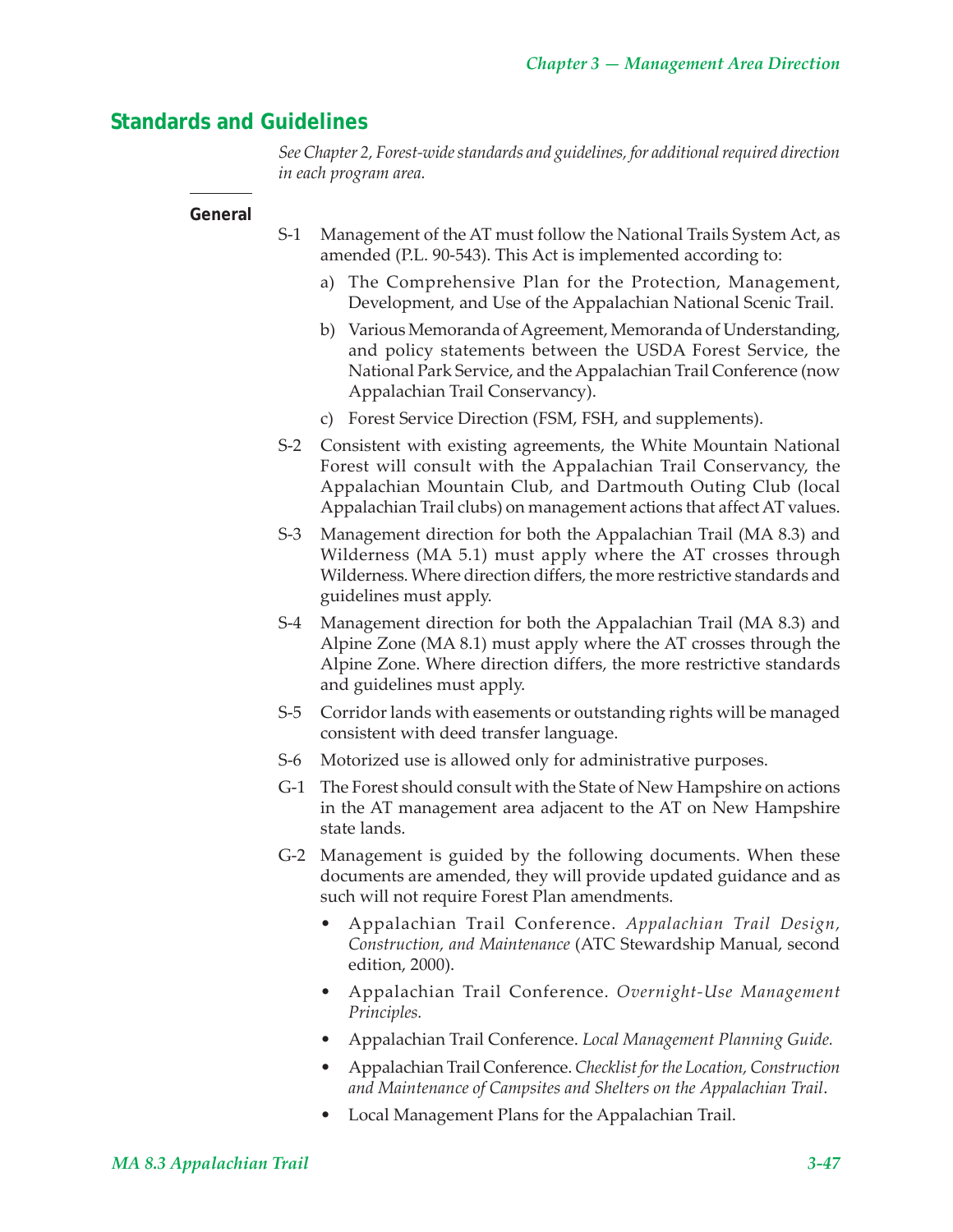# *White Mountain National Forest — Land and Resource Management Plan*

|                         | $G-3$                                           | The Forest Service should report law enforcement incidents on the AT<br>to the National Park Service AT Park Office, the ATC, and local AT<br>clubs.                                                                                                                     |  |  |
|-------------------------|-------------------------------------------------|--------------------------------------------------------------------------------------------------------------------------------------------------------------------------------------------------------------------------------------------------------------------------|--|--|
|                         |                                                 | G-4 The Forest should develop and distribute information about the<br>Appalachian Trail and appropriate use of the trail in cooperation with<br>the ATC and local AT clubs.                                                                                              |  |  |
|                         |                                                 | G-5 Consistent with ROS objectives, education and information delivery:                                                                                                                                                                                                  |  |  |
|                         |                                                 | Should be concentrated primarily at visitor centers, classrooms,<br>1<br>and other off-Forest locations, or at trailheads and developed<br>facilities when delivery can be effectively accomplished at those<br>locations.                                               |  |  |
|                         |                                                 | To a lesser degree, may be conducted at backcountry locations<br>2.<br>when effective delivery cannot be accomplished at developed or<br>frontcountry locations.                                                                                                         |  |  |
|                         |                                                 | G-6 Printed public safety messages and signs (other than directional trail<br>signs, or signs at overnight facilities) should be located primarily at<br>trailheads or visitor centers. They may be used at backcountry locations<br>in unusual or unique circumstances. |  |  |
| Accessibility           |                                                 | Forest-wide standards and guidelines apply.                                                                                                                                                                                                                              |  |  |
| <b>Air Quality</b>      | Forest-wide standards and guidelines apply.     |                                                                                                                                                                                                                                                                          |  |  |
| Geologic and<br>Mineral |                                                 |                                                                                                                                                                                                                                                                          |  |  |
|                         | <b>Leasable (Commercial) Minerals</b>           |                                                                                                                                                                                                                                                                          |  |  |
|                         | S-1                                             | These lands are administratively unavailable for mineral extraction<br>activities.                                                                                                                                                                                       |  |  |
|                         | <b>Mineral Materials (Common Variety)</b>       |                                                                                                                                                                                                                                                                          |  |  |
|                         | $S-1$                                           | Common variety mineral extraction is prohibited.                                                                                                                                                                                                                         |  |  |
|                         | <b>Recreational Rock and Mineral Collecting</b> |                                                                                                                                                                                                                                                                          |  |  |
|                         | $S-1$                                           | Recreational rock and mineral collecting is prohibited.                                                                                                                                                                                                                  |  |  |
| Heritage                |                                                 | Forest-wide standards and guidelines apply.                                                                                                                                                                                                                              |  |  |
|                         |                                                 |                                                                                                                                                                                                                                                                          |  |  |
| Lands                   |                                                 |                                                                                                                                                                                                                                                                          |  |  |
|                         |                                                 | <b>Special Uses</b>                                                                                                                                                                                                                                                      |  |  |
|                         | $S-1$                                           | Designated communication sites are prohibited.                                                                                                                                                                                                                           |  |  |
|                         | $S-2$                                           | Wind towers are prohibited.                                                                                                                                                                                                                                              |  |  |
|                         | $S-3$                                           | New utility lines or rights-of-way are prohibited unless they represent<br>the only feasible and prudent alternative to meet an overriding public<br>need.                                                                                                               |  |  |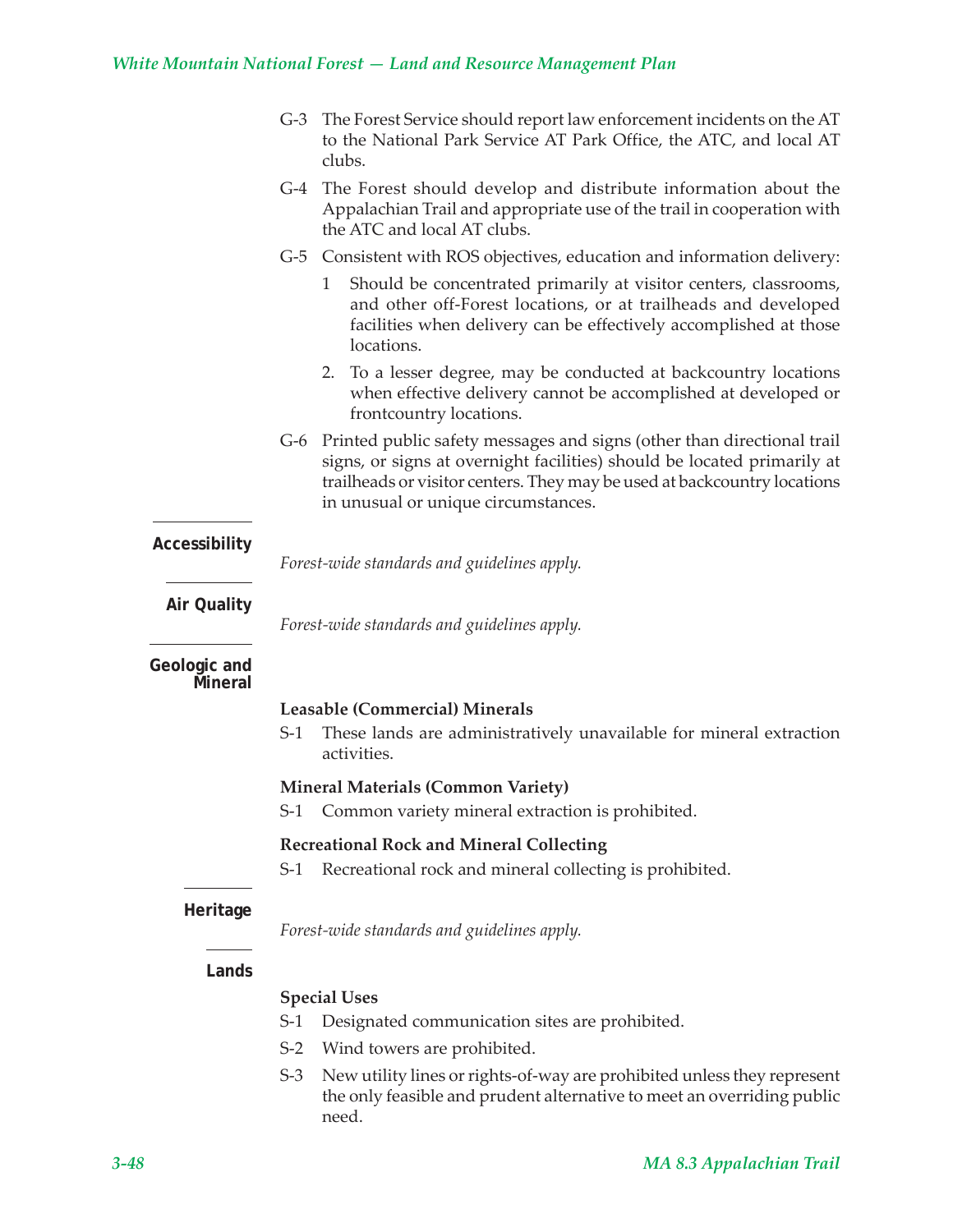- S-4 Impacts to the AT from new utility corridors must be sufficiently mitigated to protect trail values.
- G-1 Agricultural special use permits are permitted only when used to maintain existing fields and vistas, and only if consistent with wildlife habitat requirements, cultural needs, and scenery management objectives.
- G-2 New communication use permits may be authorized on a case-bycase basis if they are attached to existing facilities and are consistent with visual quality standards, Recreation Opportunity Spectrum objectives, and other management area requirements.
- G-3 Authorizations for research activities may be allowed if operated consistent with AT objectives.
- G-4 New approved utility lines or rights-of-way should be co-located within existing rights-of-way (roads, utility lines, etc.) where practical, and should be limited to a single crossing of the AT.

### **Native American Relations**

*Forest-wide standards and guidelines apply.*

*Forest-wide standards and guidelines apply.*

### **Non-native Invasive Species**

**Rare and Unique Features**

- 
- G-1 Vegetation manipulation may be implemented to protect or improve habitat for threatened, endangered, or sensitive species.

### **Recreation**

### **General**

- S-1 Dispersed camping is allowed unless restricted to address social or resource concerns. Implementation of closures will be through Forest Supervisors Orders. Closures will be coordinated with the ATC and local AT clubs.
- S-2 Management of the AT experience must be compatible with the prescribed recreation experience opportunity class. Lands within this management area should be managed under the semi-primitive nonmotorized (SPNM) Recreation Opportunity Spectrum (ROS) class. There are situations where the AT crosses or follows public roads and snowmobile trails, and where developed facilities are present. Current inconsistencies in this ROS Class, such as Appalachian Mountain Club huts, are acceptable but are managed to minimize impacts on the SPNM experience.
- S-3 There are cases where sections of the AT retain a greater sense of the wild (primitive ROS class). These areas will be managed with special concern for these values.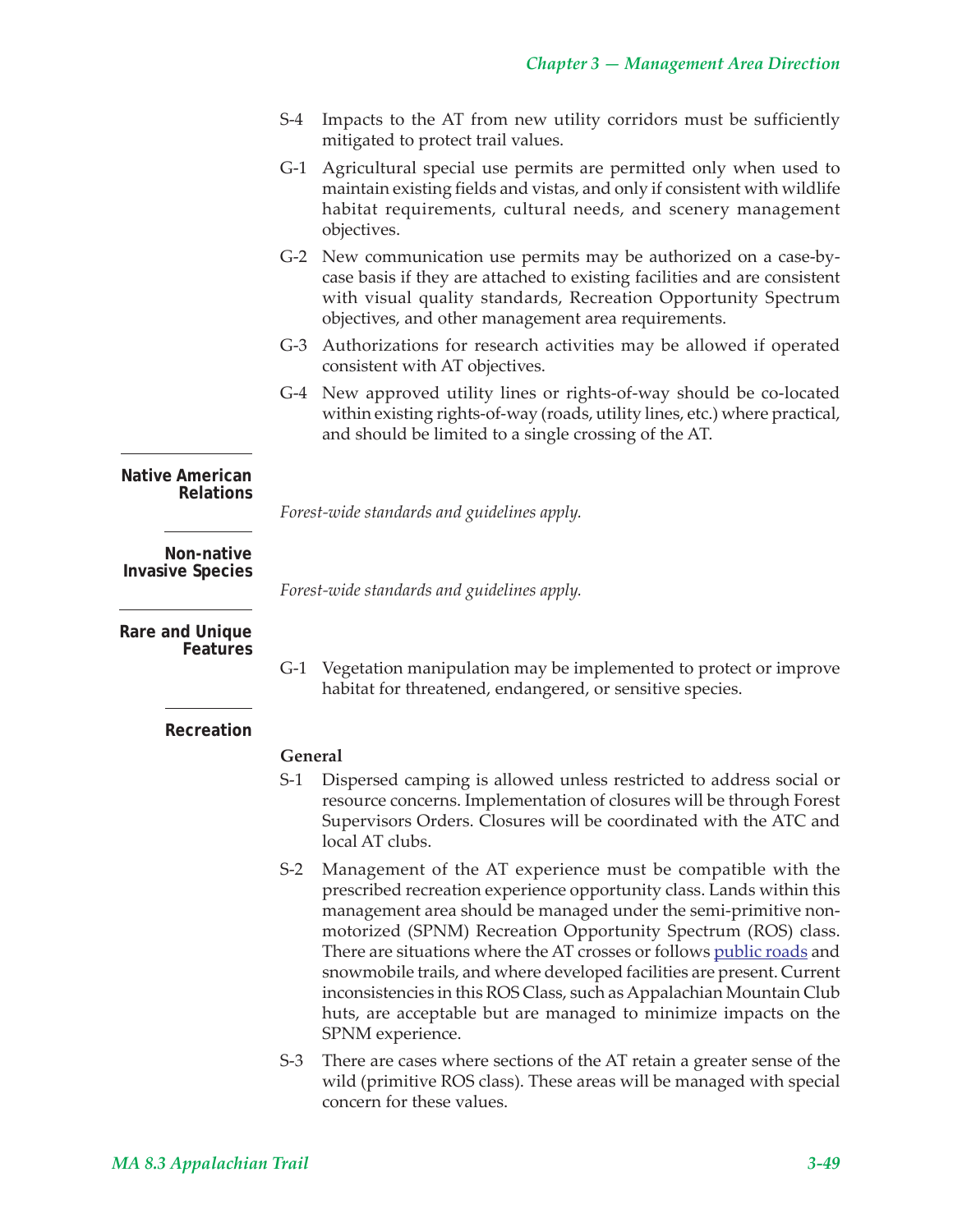- G-1 Route 16, where it passes through this MA in the Pinkham Notch area, is recognized as an acceptable inconsistency to the ROS Class objective.
- G-2 Length of stay limits may be implemented as needed.
- G-3 On sections of the AT where use is high, follow the strategy of concentrating use at specific sites rather than dispersing use along the trail. Management activities should not disperse recreation use from high- to low-use sections.
- G-4 Overnight camping and recreation use should be managed to recognize different levels of use and desired recreation opportunities consistent with overall AT goals.
- G-5 Areas may be closed, new campsites may be designated or built, or the use regulated to address social or resource issues.
- G-6 Open surface water sources may be identified in Forest, ATC, and AT trail club information, including guidebooks, trailhead signs, or on blue blazed side trails.
- G-7 Open surface water sources may be improved only to the minimum necessary to allow for collection of water.
- G-8 AT hikers should be responsible for the potability of their own drinking water.

### **Facilities**

- G-1 Backcountry facilities include huts, shelters, tent platforms, and associated amenities such as toilets, spring boxes, registers, and other facilities agreed to by the Forest, ATC, and local AT clubs. Dispersed campsites without overnight amenities are allowed and should be managed to maintain appropriate recreation opportunities or to minimize impacts on natural resources.
- G-2 Design and management of the backcountry facility system should consider the needs of both long distance hikers (places to eat and sleep after a day of walking) and for hikers of all distances.
- G-3 New shelters, tent platforms, and dispersed campsites may be considered where there is a demonstrated need. If constructed, they should be located 100 feet or more from the main trail and should not be located within two miles of an existing road open to motor vehicles.

### **Horse, Pack Stock, and Mountain Bike Use**

- S-1 On all National Park Service (NPS) acquired corridor lands, horse, pack stock, and mountain bike use are prohibited except at designated crossings.
- S-2 Horse, pack stock, and mountain bike use is prohibited on the AT footpath and within 500 feet of the trail except where it crosses or is located on Forest system, state or county (town) roads, or designated snowmobile trails.
- G-1 New mountain bike crossings should be discouraged, except as mutually agreed on by the Forest, ATC, and local AT clubs.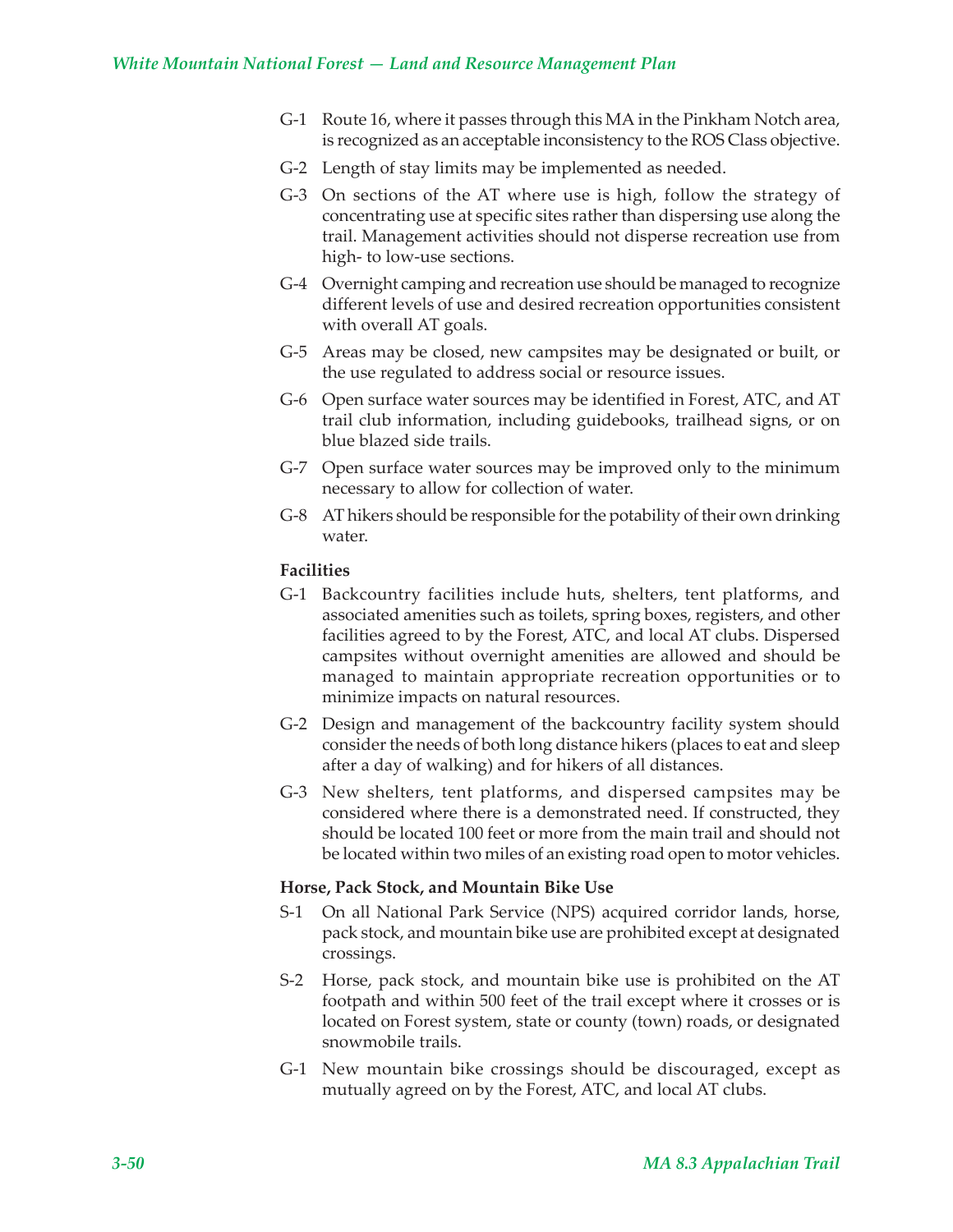G-2 Trail users should be informed and educated about closures and guidelines for using the trail, especially regarding horses, pack stock, and bicycles.

### **Motorized Use**

- S-1 Motorized use is limited to portions where the AT crosses or is located on Forest System, state, county, or town roads, or during the snow season on designated snowmobile trails.
- S-2 Motorized use on other segments of the AT footpath is prohibited.
- S-3 New motorized trails are prohibited except at crossings.
- G-1 New snowmobile or motorized crossings should be discouraged, except as mutually agreed on by the Forest, ATC, and local AT clubs.
- G-2 Trail users should be informed and educated about closures and guidelines for using the trail, especially regarding motorized use.

### **Operation and Maintenance**

- S-1 Management actions such as trail locations, improvements, or increasing developments must not result in a change along the ROS scale from less to more developed. For example, management actions must not change an ROS class from primitive to semi-primitive. Changes from more developed to less developed are allowed.
- S-2 The Optimal Location Review process must be used to initiate the decision-making process for trail relocations.
- G-1 Consistent with Recreation Opportunity Spectrum (ROS) standards, sufficient signing should be provided to inform hikers of significant features and distances to major road crossings.
- G-2 Where the trail is located on decommissioned roads, the tread should be allowed to revegetate to normal Appalachian Trail tread widths.
- G-3 Use of trail structures such as steps, cribbing, and bridges should be minimized. Where necessary, the simplest rustic design, with the least disturbance, should be used. Trail structures should be consistent with ROS class.

### **Special Uses — Recreation Specific**

- S-1 The Forest Service must manage recreation special use permits on the AT in coooperation with the ATC and the AT clubs.
- S-2 Recreation special uses must not be dispersed from high use to low use areas of the AT, as identified in the current *Trail Use Inventory*.
- S-3 Competitive events permits are prohibited.
- S-4 The recreation special use permit program along the AT must be managed to protect the characteristics of low use areas.
- G-1 Outfitter/guide permits are allowed but may be restricted to address social and environmental concerns.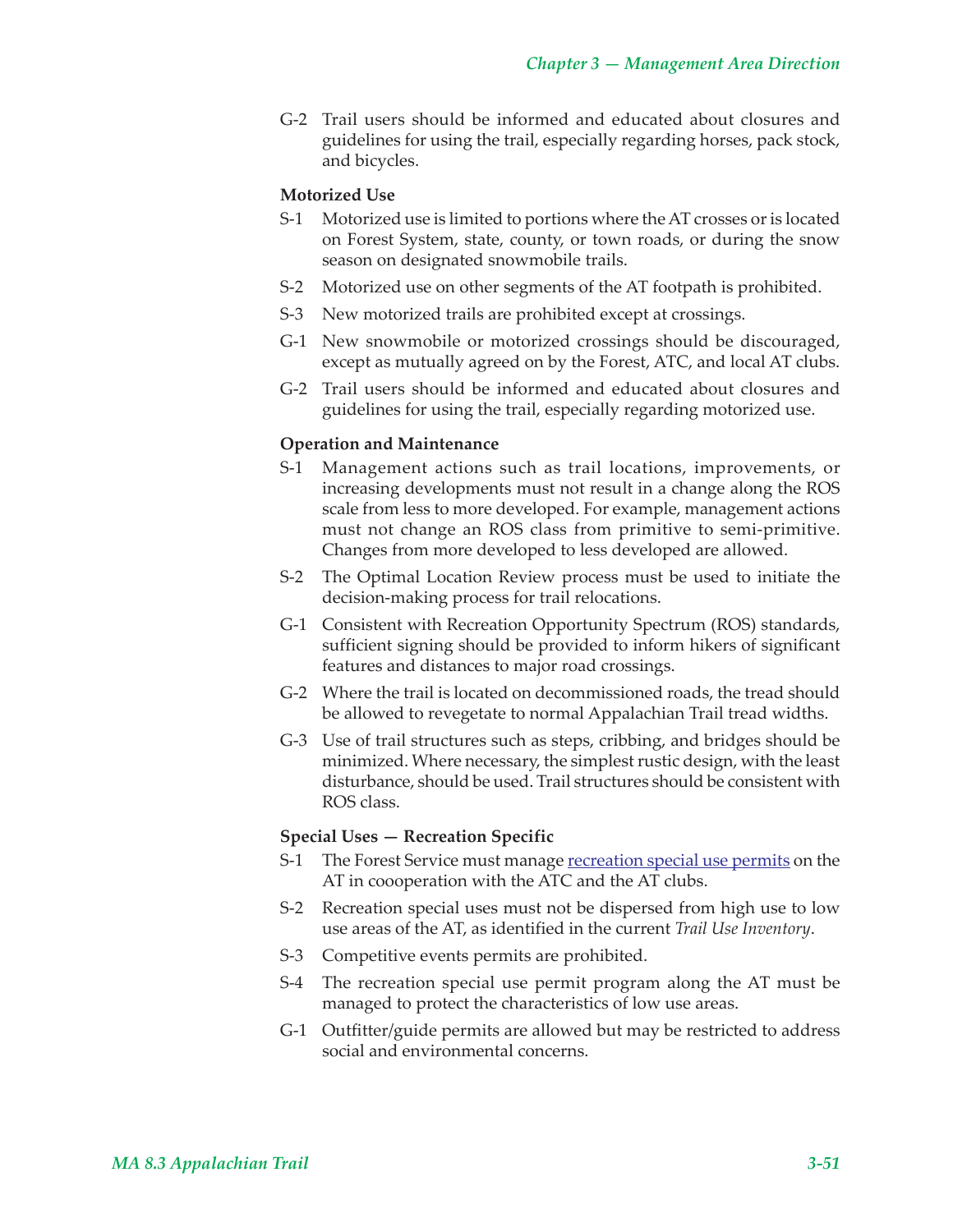# *White Mountain National Forest — Land and Resource Management Plan*

|                          |       | G-2 Recreation Special Use permits on the AT should be denied when social<br>or resource conditions warrant (for example, if crowding or overuse<br>negatively affects natural resources or a specific experience objective).                                        |
|--------------------------|-------|----------------------------------------------------------------------------------------------------------------------------------------------------------------------------------------------------------------------------------------------------------------------|
|                          |       | G-3 If monitoring and analysis of social and resource conditions determines<br>that recreation special use capacity along the AT has been reached, a<br>process should be developed to assign user days.                                                             |
|                          |       | G-4 Group size may be limited when necessary to provide for safety and<br>resource protection or to minimize the impact large groups have on<br>others.                                                                                                              |
| Riparian/Aquatic         | $G-1$ | Artificial habitat structures should not be used. If used, they must be<br>created from materials that blend with the site and do not detract from<br>the natural landscape.                                                                                         |
| Scenery<br>Management    | $S-1$ | The AT is a Concern Level 1 Travelway, and middleground and<br>background areas on National Forest lands seen from the AT must be<br>managed for scenery in accordance with Scenic Integrity Objectives<br>identified through the <b>Scenery Management System</b> . |
|                          | $S-2$ | All management activities will meet a Scenic Integrity Objective of<br>High or Very High.                                                                                                                                                                            |
| Transportation<br>System |       |                                                                                                                                                                                                                                                                      |
|                          |       | G-1 To maintain a discrete trail experience, trailhead parking facilities<br>should be located where the Appalachian Trail can be accessed by a<br>short spur trail rather than locations where the trail footpath crosses a<br>road.                                |
|                          |       | G-2 New roads should not be allowed within this management area. New<br>roads may be allowed if they are the only feasible and prudent<br>alternative, and after impacts have been mitigated to the extent<br>practical.                                             |
|                          |       | G-3 Where the AT follows Forest Service system roads, road maintenance<br>may be done as needed on drainage structures, closure devices, and<br>the roadbed. Grass may be allowed to grow in local roads (maintenance<br>levels I or II).                            |
|                          |       | G-4 Roads crossings should be at right angles wherever possible.                                                                                                                                                                                                     |
| Vegetation<br>Management |       |                                                                                                                                                                                                                                                                      |
|                          | $S-1$ | On all National Park Service (NPS) acquired corridor lands, commercial<br>timber management and salvage operations are prohibited.                                                                                                                                   |
|                          | $S-2$ | Commercial timber management is prohibited where the AT<br>management area is adjacent to any MA other than MA 2.1.                                                                                                                                                  |